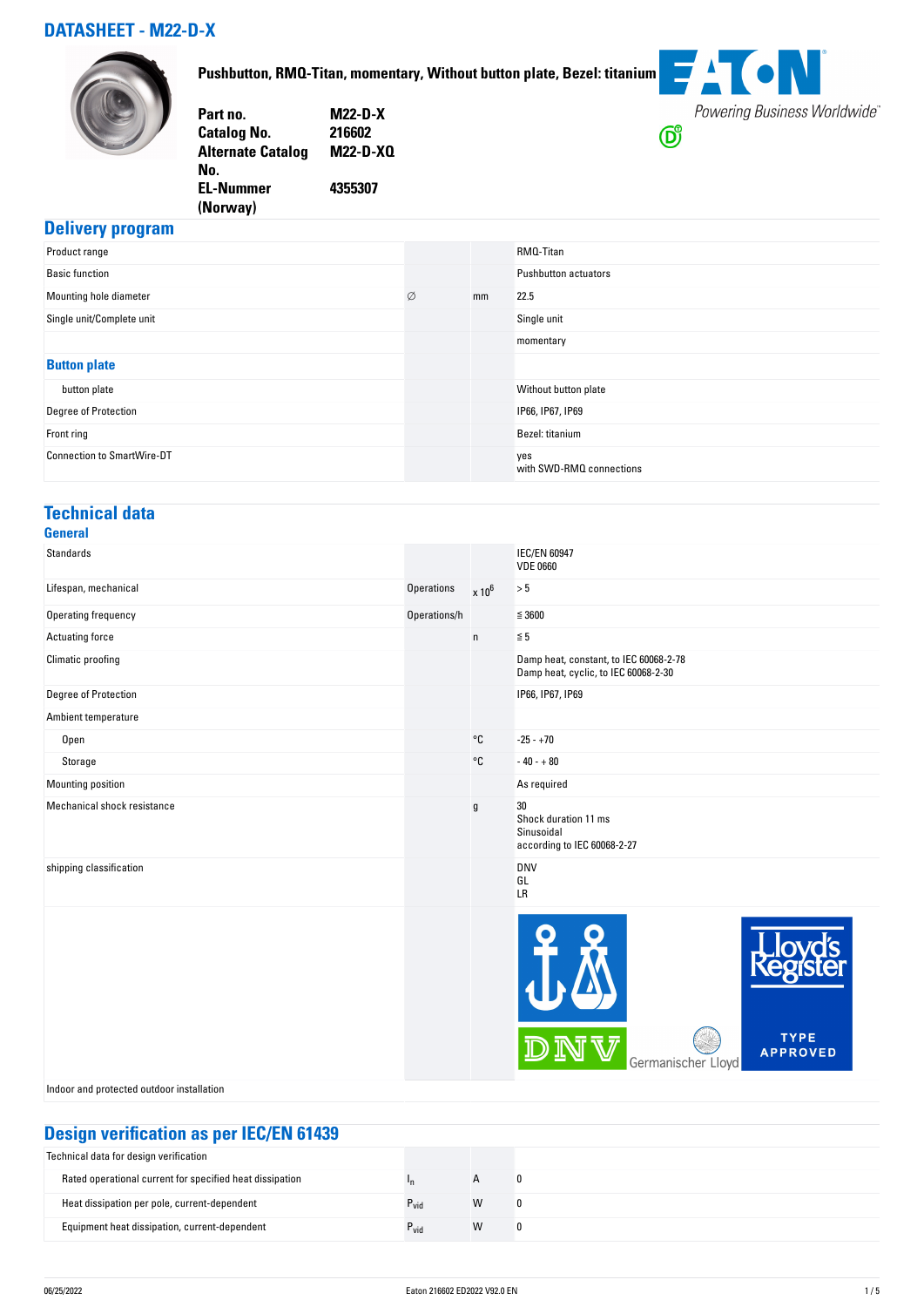| Static heat dissipation, non-current-dependent                                                                            | $P_{VS}$          | W  | 0                                                                                                           |
|---------------------------------------------------------------------------------------------------------------------------|-------------------|----|-------------------------------------------------------------------------------------------------------------|
| Heat dissipation capacity                                                                                                 | $P_{\text{diss}}$ | W  | 0                                                                                                           |
| Operating ambient temperature min.                                                                                        |                   | °C | $-25$                                                                                                       |
| Operating ambient temperature max.                                                                                        |                   | °C | 70                                                                                                          |
| IEC/EN 61439 design verification                                                                                          |                   |    |                                                                                                             |
| 10.2 Strength of materials and parts                                                                                      |                   |    |                                                                                                             |
| 10.2.2 Corrosion resistance                                                                                               |                   |    | Meets the product standard's requirements.                                                                  |
| 10.2.3.1 Verification of thermal stability of enclosures                                                                  |                   |    | Meets the product standard's requirements.                                                                  |
| 10.2.3.2 Verification of resistance of insulating materials to normal heat                                                |                   |    | Meets the product standard's requirements.                                                                  |
| 10.2.3.3 Verification of resistance of insulating materials to abnormal heat<br>and fire due to internal electric effects |                   |    | Meets the product standard's requirements.                                                                  |
| 10.2.4 Resistance to ultra-violet (UV) radiation                                                                          |                   |    | Please enquire                                                                                              |
| 10.2.5 Lifting                                                                                                            |                   |    | Does not apply, since the entire switchgear needs to be evaluated.                                          |
| 10.2.6 Mechanical impact                                                                                                  |                   |    | Does not apply, since the entire switchgear needs to be evaluated.                                          |
| 10.2.7 Inscriptions                                                                                                       |                   |    | Meets the product standard's requirements.                                                                  |
| 10.3 Degree of protection of ASSEMBLIES                                                                                   |                   |    | Does not apply, since the entire switchgear needs to be evaluated.                                          |
| 10.4 Clearances and creepage distances                                                                                    |                   |    | Meets the product standard's requirements.                                                                  |
| 10.5 Protection against electric shock                                                                                    |                   |    | Does not apply, since the entire switchgear needs to be evaluated.                                          |
| 10.6 Incorporation of switching devices and components                                                                    |                   |    | Does not apply, since the entire switchgear needs to be evaluated.                                          |
| 10.7 Internal electrical circuits and connections                                                                         |                   |    | Is the panel builder's responsibility.                                                                      |
| 10.8 Connections for external conductors                                                                                  |                   |    | Is the panel builder's responsibility.                                                                      |
| 10.9 Insulation properties                                                                                                |                   |    |                                                                                                             |
| 10.9.2 Power-frequency electric strength                                                                                  |                   |    | Is the panel builder's responsibility.                                                                      |
| 10.9.3 Impulse withstand voltage                                                                                          |                   |    | Is the panel builder's responsibility.                                                                      |
| 10.9.4 Testing of enclosures made of insulating material                                                                  |                   |    | Is the panel builder's responsibility.                                                                      |
| 10.10 Temperature rise                                                                                                    |                   |    | Not applicable.                                                                                             |
| 10.11 Short-circuit rating                                                                                                |                   |    | Is the panel builder's responsibility. The specifications for the switchgear must be<br>observed.           |
| 10.12 Electromagnetic compatibility                                                                                       |                   |    | Is the panel builder's responsibility. The specifications for the switchgear must be<br>observed.           |
| 10.13 Mechanical function                                                                                                 |                   |    | The device meets the requirements, provided the information in the instruction<br>leaflet (IL) is observed. |

#### **Technical data ETIM 8.0**

Low-voltage industrial components (EG000017) / Front element for push button (EC000221)

Electric engineering, automation, process control engineering / Low-voltage switch technology / Command and alarm device / Front element for push-button actuators (ecl@ss10.0.1-27-37-12-10 [AKF028014])

| Colour button                           |    | Without button plate |
|-----------------------------------------|----|----------------------|
| Number of command positions             |    |                      |
| <b>Construction type lens</b>           |    | Round                |
| Hole diameter                           | mm | 22                   |
| Width opening                           | mm | 0                    |
| Height opening                          | mm | 0                    |
| Type of button                          |    | Flat                 |
| Suitable for illumination               |    | No                   |
| With protective cover                   |    | No                   |
| Labelled                                |    | No                   |
| Switching function latching             |    | No                   |
| Spring-return                           |    | Yes                  |
| With front ring                         |    | Yes                  |
| Material front ring                     |    | Plastic              |
| Colour front ring                       |    | Titanium             |
| Degree of protection (IP), front side   |    | IP67/IP69K           |
| Degree of protection (NEMA), front side |    | 4Х                   |

# **Approvals**<br>**Product Standards**

IEC/EN 60947-5; UL 508; CSA-C22.2 No. 14-05; CSA-C22.2 No. 94-91; CE marking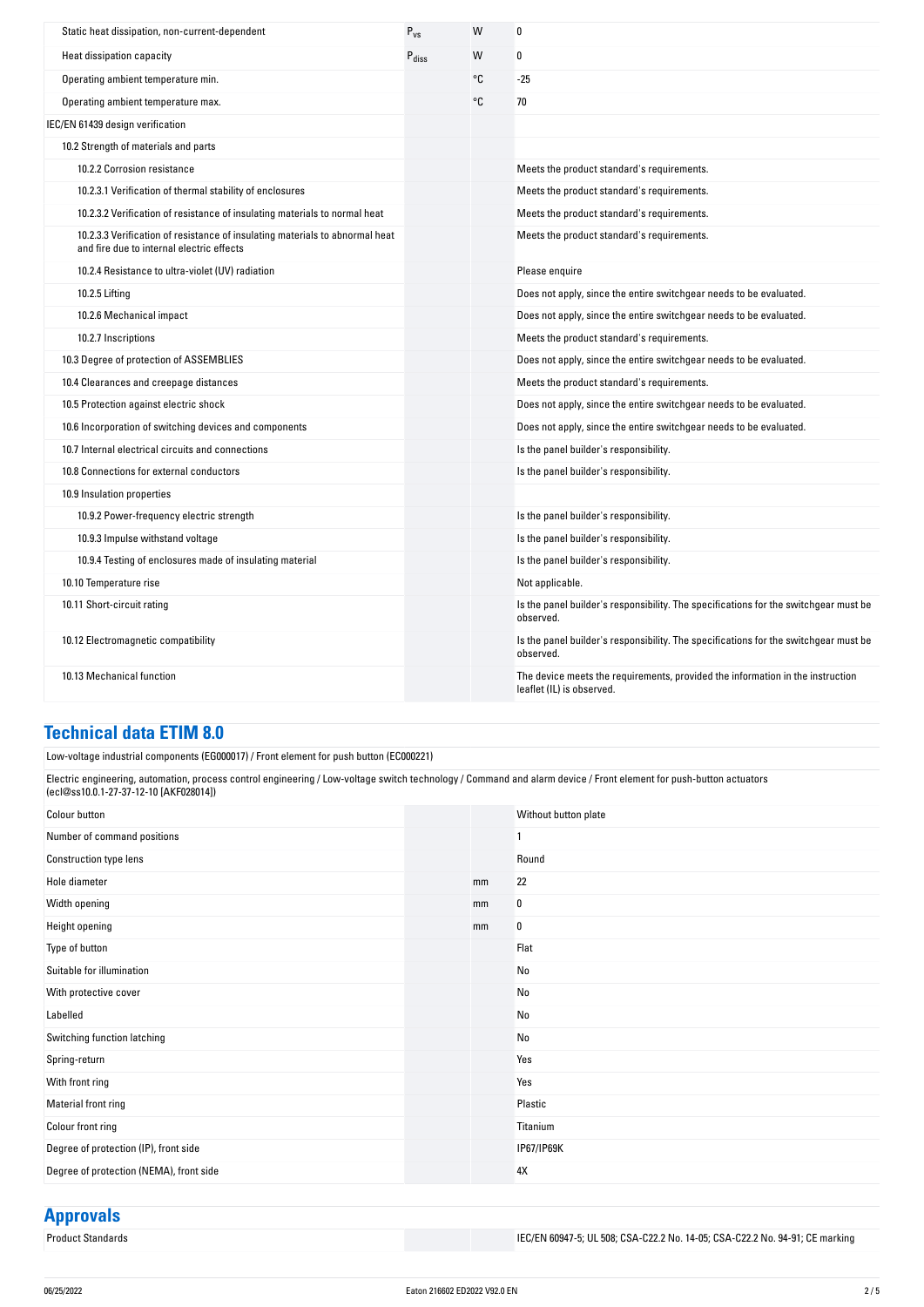| UL File No.                 | E29184                     |
|-----------------------------|----------------------------|
| UL Category Control No.     | <b>NKCR</b>                |
| CSA File No.                | 012528                     |
| CSA Class No.               | 3211-03                    |
| North America Certification | UL listed, CSA certified   |
| <b>Degree of Protection</b> | UL/CSA Type 3R, 4X, 12, 13 |

# **Dimensions**



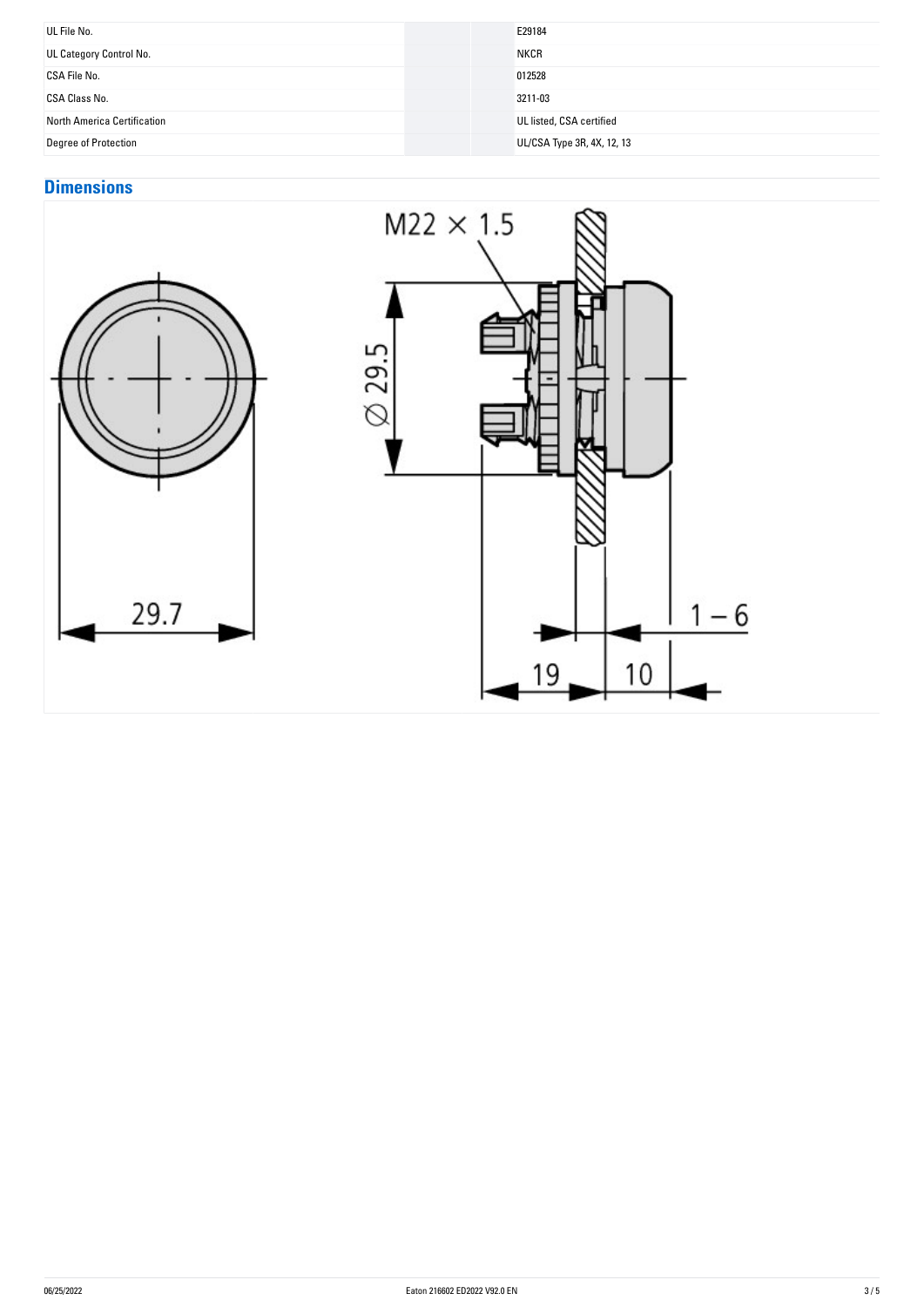